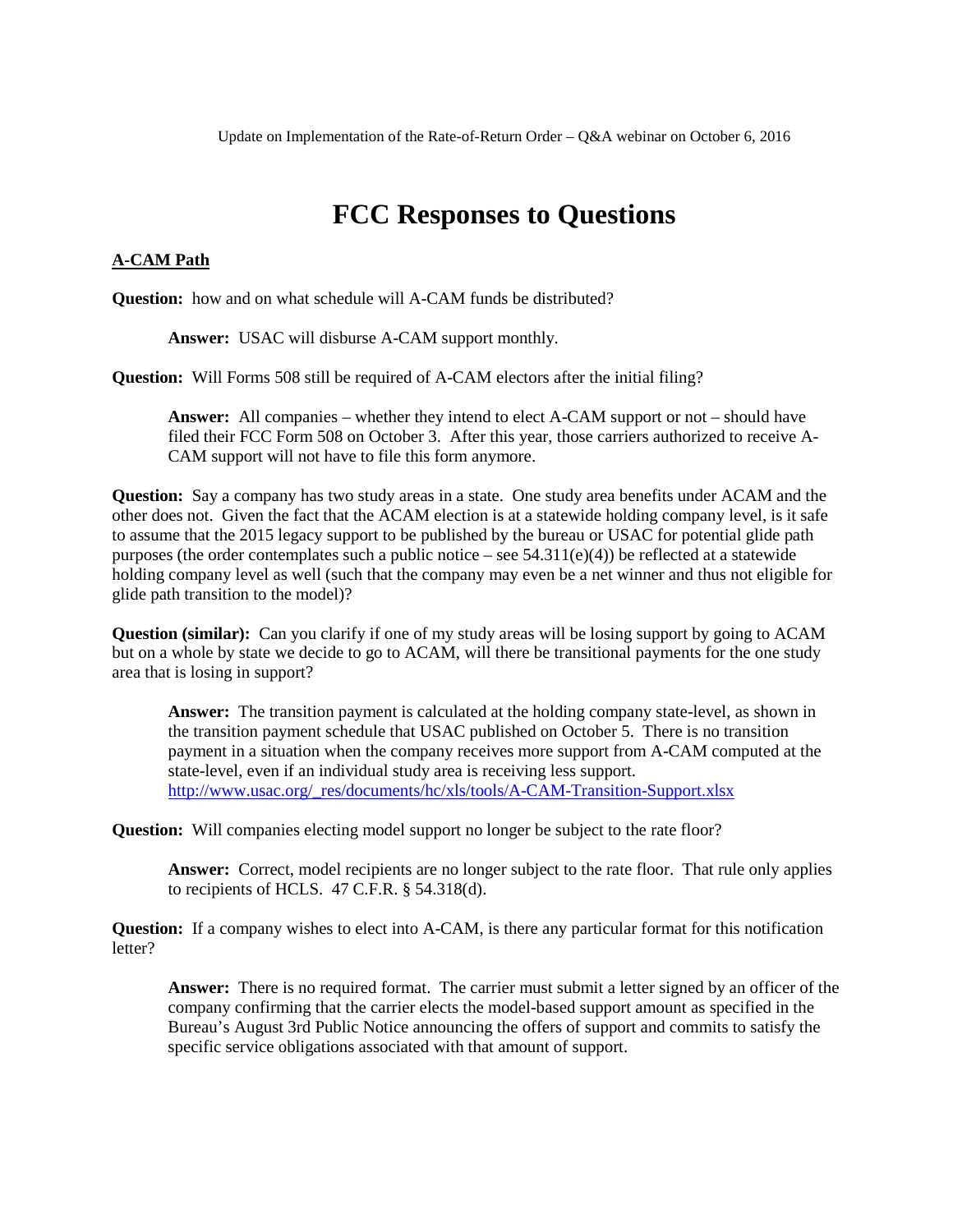## **A-CAM deployment obligations**

**Question:** How do existing locations with 10/1 that are upgraded to 25/3 figure into the milestone calculations?

**Answer:** Locations upgraded from 10/1 to 25/3 will count towards a carrier's obligation to provide 25/3 to a defined number of locations.

**Question:** Under A-CAM, are the number of locations in a CB in the model the maximum number of locations in which a company can count towards their A-CAM obligation even if actual locations "on the ground" exceed that? Ex. Model says 1 but there are 10 in reality.

**Answer:** No. If there actually are more locations on the ground in a particular census block, a carrier is free to count all of them towards its deployment obligation. Compliance will be determined at the state level – and not at the census block level.

#### **Number of locations in the A-CAM**

**Question:** The model appears to require more locations for buildout than exist in my study area/eligible census blocks. How do I get this reconciled – what if I do build to 100% of the locations that actually exist in my blocks/area, but that's still less than the # stated in the model?

**Question (similar):** What, if any, specific obligations do carriers have to confirm accuracy of the location quantities within ACAM? Specifically, what if there are significant differences between household quantities and ACAM locations – how to/need to reconcile?

**Answer:** The Commission recognized that "facts on the ground" may necessitate some flexibility in the required number of locations, and thus allowed a carrier to deploy to 95% of the required number of locations, without a reduction of model-based support. (*Rate-of-Return Reform Order* at para. 33). The Commission also indicated that carriers should have an opportunity to seek an adjustment of the deployment obligation if there is a widely divergent number of locations, and delegated authority to the Wireline Competition Bureau to adjust the required number of locations and reduce support accordingly. (*Rate-of-Return Reform Order* at para. 34). The Wireline Competition Bureau will evaluate those on a case-by-case basis. Given the Bureau is working on implementing all of the other reforms, however, we are not in a position to handle such requests before the Nov.  $1<sup>st</sup>$  election deadline.

#### **Timing/Information regarding various aspects of the reforms**

**Question:** What is the status of releasing company specific AALPI and other items associated with Capital Investment Allowance?

**Answer:** On September 30th, USAC posted preliminary information regarding the capex allowances. [http://www.usac.org/hc/tools/default.aspx.](http://www.usac.org/hc/tools/default.aspx) On September 30, NECA submitted the 2015 carrier data to the FCC. The Bureau set October 7 as a deadline for making any further corrections to carrier FCC Form 477 deployment data, which is part of the calculation. We expect the final numbers for the capital investment allowance (incorporating any corrections) will be released by the end of October.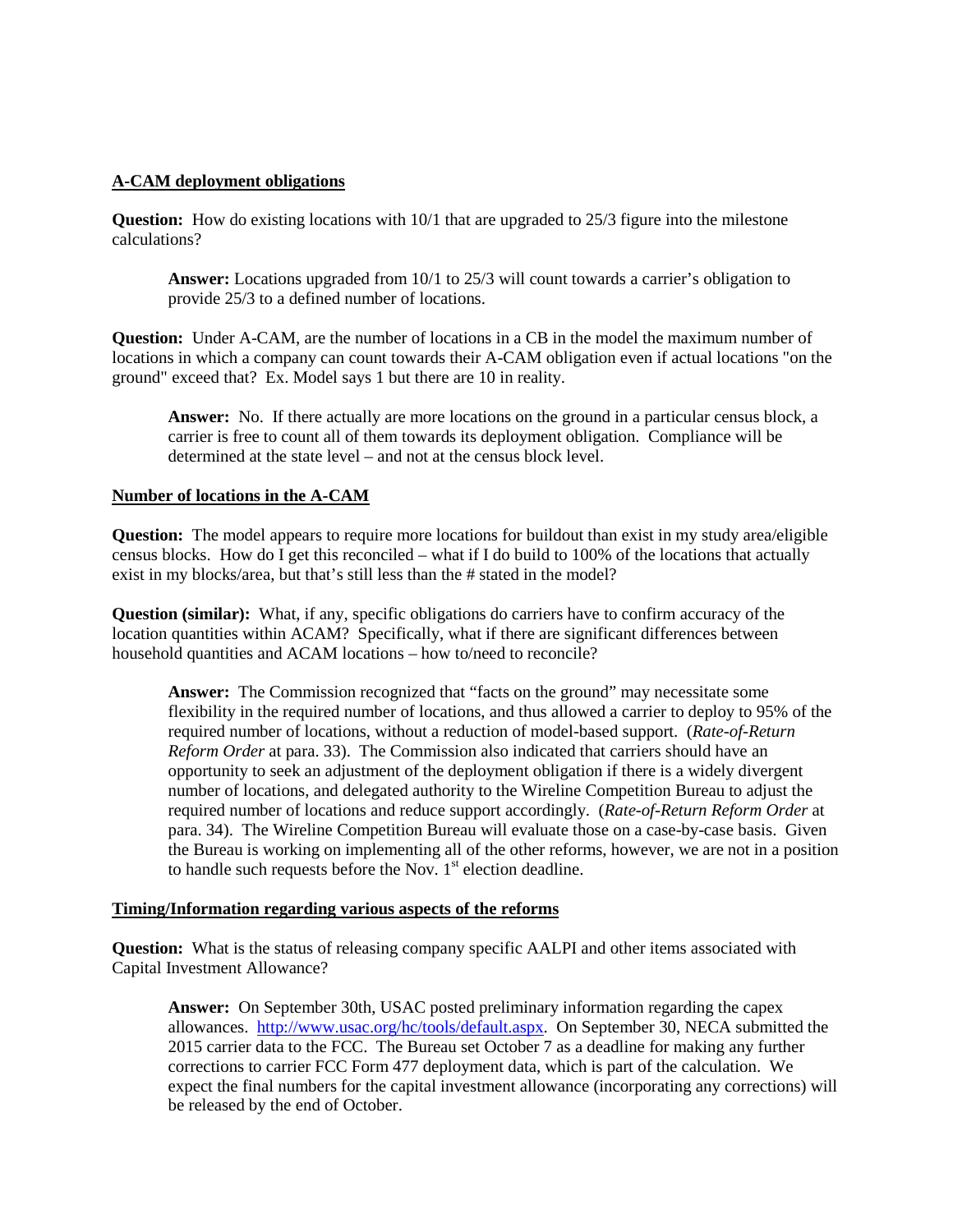**Question:** What is the status on estimates for 2017 and outlook years for the Pro-rata adjustment factor to be applied to HCLS and CAF-BLS?

**Question (similar):** When will we see the competitive overlaps information and the reductions due to the \$2 billion dollar program cap?

**Answer:** The Bureau released the December 2015 competitive overlap information on September 30<sup>th</sup>. <https://transition.fcc.gov/wcb/OverlapBlocks2016ForPub.xlsx>

The adjustments due to the \$2 billion budget cap will be announced by USAC on or before November  $1<sup>st</sup>$ ; we're working to get those numbers out before November 1. Keep in mind that the budget adjustments will be calculated based on the information that we have on hand now – the CAF-BLS forecast submitted by NECA and HCLS as calculated based on information that we currently have – and will not reflect the outcome of the A-CAM election or carriers electing to receive support pursuant to the Alaska Plan. Depending on those elections, the budget control figures could well be different from the second half of 2017. USAC will update the budget control on May 1<sup>st</sup>, for the upcoming tariff year. At that time, the numbers will reflect the budget in place once carriers have been authorized to receive A-CAM support or support pursuant to the Alaska Plan.

**Question:** Has the FCC submitted for approval from OMB of the data collection needed to implement the competitive overlap rule? What other rules are pending OMB approval?

**Answer:** Not yet. The Bureau expects to seek approval under the Paperwork Reduction Act (PRA) for the competitive overlap rule later this fall. PRA for the collection of deployment location information is in process.

#### **Operating Expense Limit**

**Question:** What year is the HCLS opex in the USAC information? 2014 year-end? 2015 year-end? Latest quarterly update? Is the figure a "hard" reduction in the 2017 payment?

**Answer:** The opex regression is based on 2014 expenses. It will not be a hard reduction. After true-ups, a carrier will only experience reductions if its operating expenses exceed the cap.

**Question:** Please explain how the OpEx caps affect average schedule companies in more detail.

**Answer:** The opex limit applies to both HCLS and CAL BLS. For average schedule companies, HCLS and CAF BLS, like ICLS previously, rely on the average schedule formulas for pool settlements in place of revenue requirements. The average schedule formulas are submitted by NECA for approval by the Commission. The Commission will work with NECA to ensure that formulas properly reflect the effect of opex limits.

**Question:** Will the OpEx caps be re-run every year or periodically – if so, but not every year, how often and does the FCC have any sense of how volatile those changes could be?

**Answer:** The *Rate-of-Return Reform Order* doesn't specify how often to refresh the opex limits with new data. The Bureau intends to monitor the situation to see whether there are significant changes in reported costs over time.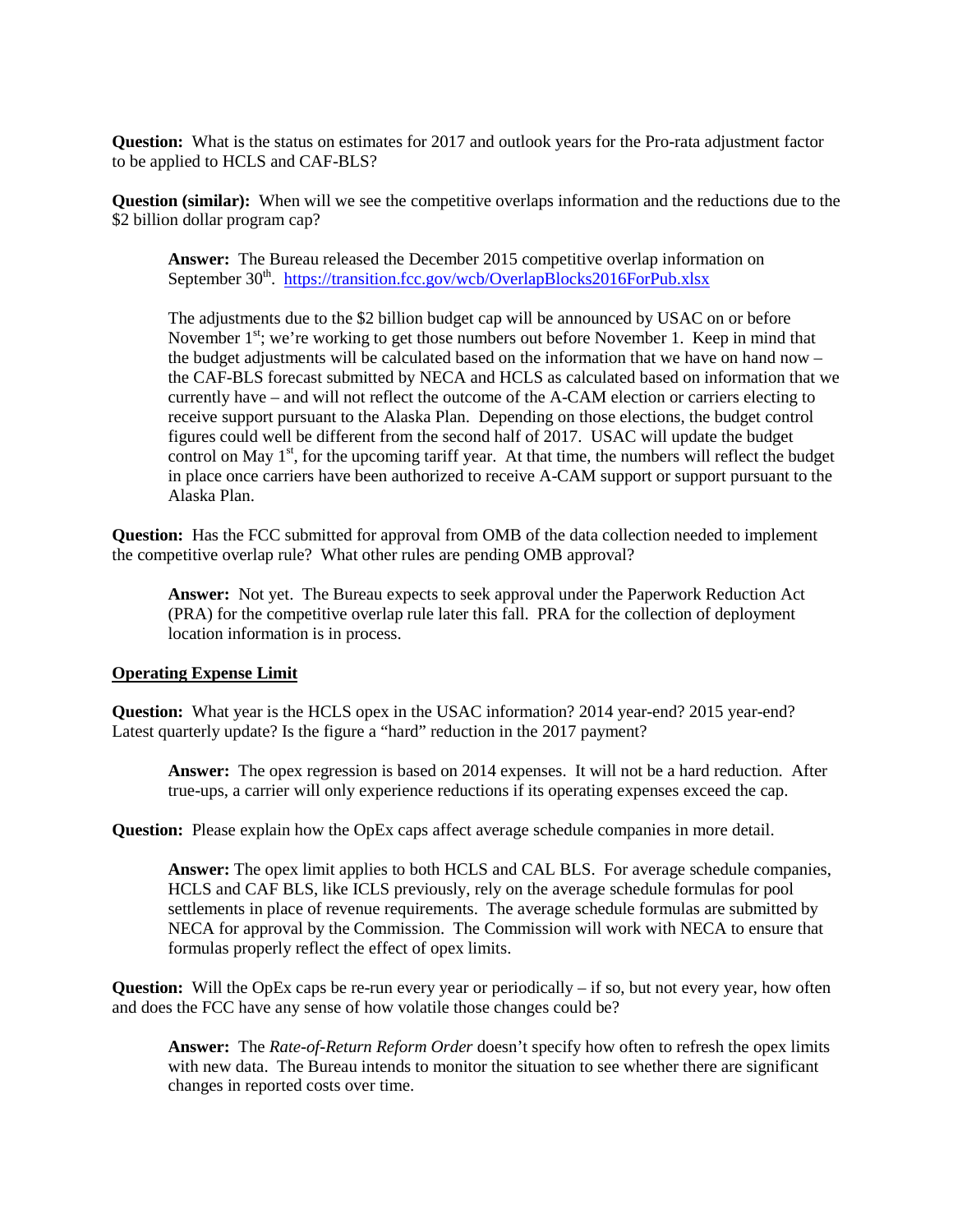**Question:** Will CAF-BLS OpEx data be trued up once the final 2017 cost study is completed, or is the figure USAC provided for the 2017 OpEx cap a "hard" reduction that will never be trued up even if the company's OpEx actually turns out to be less than the cap?

**Answer:** CAF BLS will ultimately have true ups. Data submitted on Form 509 will reflect opex limitations. If final expenses are below the cap, all of the expenses are eligible for support.

### **Capital investment allowance**

**Question:** The Capital Investment Allowance includes an exception for construction contracts entered into prior to the effective date of the rule. To clarify, is the effective date of the rule May 25, 2016 (30 days after publication in the Federal Register)?

**Answer:** Yes.

#### **Budget control mechanism**

**Question:** The ROR order states that budget control shortfalls on can be recovered by adding the budget control impact to my consumer broadband loop rate. How do I make up the budget control impact on ICLS if I have no broadband-only customers?

**Answer:** These amounts can continue to be carried forward to be recovered later once the carrier is offering standalone broadband. That is the only method for recovering these costs.

**Question:** Can you please explain the true-up process with respect to the budget control on CAF-BLS/HCLS? If the budget turns out to have been over or under the estimated budget control in a given period, will that be trued up and if so, when?

**Answer:** The Commission did not adopt a true-up process for CAF-BLS and HCLS reductions occurring due to the budget control.

## **Implementation of competitive overlap rule**

**Question:** Since it's the last data that predates the ROR order, much like the FCC used the last available data prior to the order for model elections to avoid "gaming," will the 12/31/15 Form 477 data be used in the non-model competitive overlap process?

**Answer:** Not necessarily. The Commission directed the Bureau to use "the most recent publicly available data at the time it releases the initial Public Notice" commencing the challenge process. (*Rate-of-Return Reform Order* at para. 123). Given that we still need to get PRA approval for the challenge process, and that takes a number of months, we do not expect to start the challenge process until sometime in the 2017, and it's possible that a new data set will be publicly available by then (the June 2016 data set that carriers just submitted).

**Question:** Will the competitive challenge process and resulting reductions in legacy support be applied on a prospective basis only, or will it also be applied retroactively to 1/1/2017?

**Answer:** The reductions in support will be applied only on a prospective basis.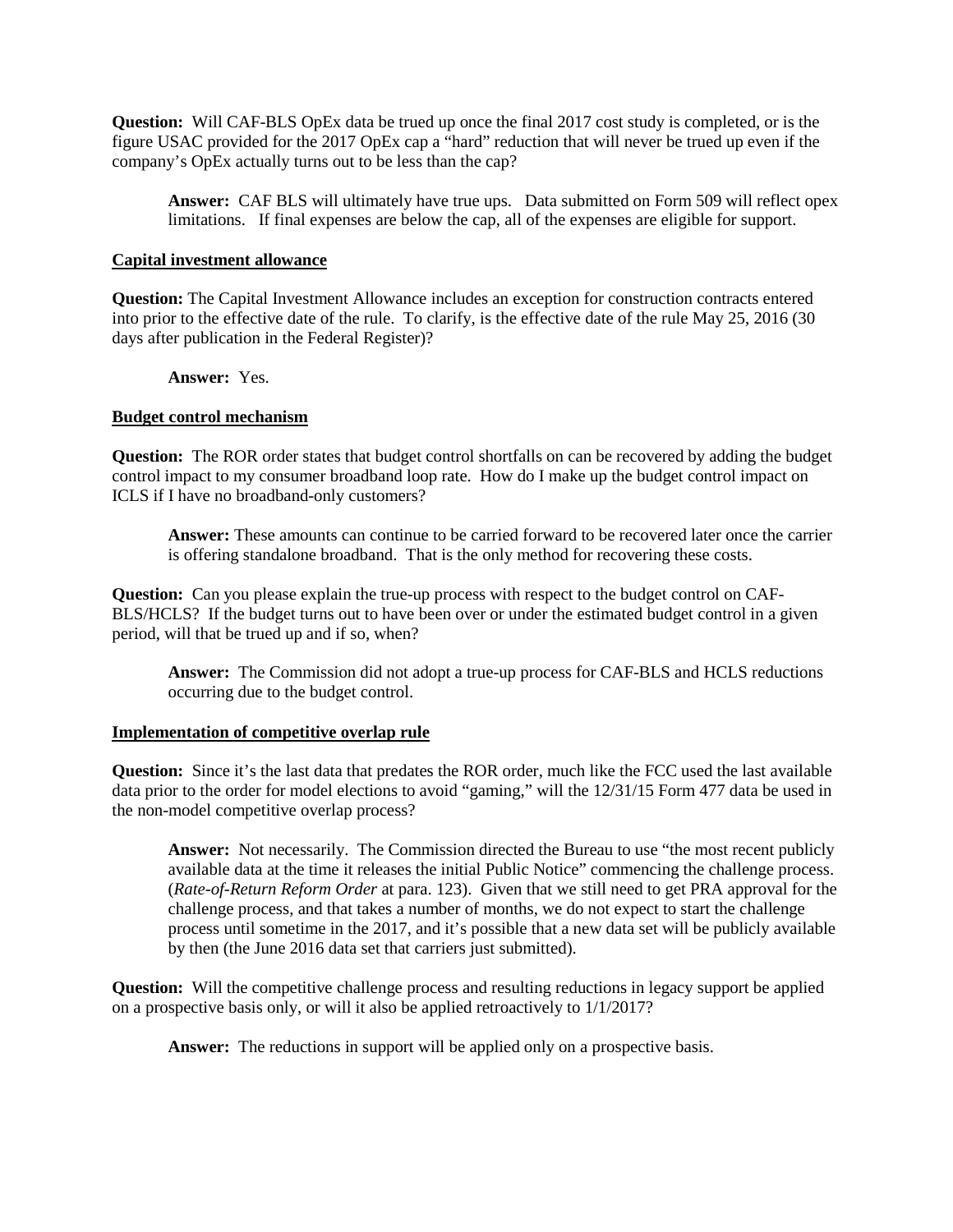## **Deployment obligations for carrier receiving CAF BLS**

**Question:** In determining the number of locations for broadband deployment under the Legacy program (paragraphs 169-171), the calculation involves dividing projected 5 year CAF-BLS (adjusted by a factor to reflect current 10/1 deployment) by an average cost per loop to determine the number of locations to which a carrier must deploy 10/1. What happens if the calculated number of locations is greater than the actual number of potential eligible locations (locations in census blocks that do not have 10/1 and are not competitive)? Based on some preliminary calculations, this anomaly can occur.

**Answer:** We just released the schedule showing deployment obligations under the two methods (weighted average cost and A-CAM) for CAF BLS on October  $6<sup>th</sup>$ . We encourage carriers to look at the actual figures. <https://transition.fcc.gov/wcb/SacBuildoutSheetDisplay.xlsx>

## **Tariffing**

**Question:** As a non-model company, if the FCC's broadband-only loop cost estimation method (common line revenue requirement at 100% allocation) materially exceeds my broadband-only loop costs assigned to interstate special access in my cost study, what costs are removed from special access?

**Answer:** After moving the costs, if the special access rates produce revenues that would result in the carrier exceeding the permissible rate of return, those rates should be adjusted. The reallocated costs would be included in the new Broadband-only Loop category and would be included in developing the resulting broadband loop rate.

**Question:** Carriers must exit the NECA common line pool to receive model support. But a LEC can only leave the pool on July 1 of each year – is that going to change for this year only to permit model support as of January 1?

**Answer:** Yes. The Commission has already decided the carriers slated to receive A-CAM support will exit the pool mid-year.

**Question:** on the question relative to ACAM support that begins January 1st and the timing of exiting the CL pool, I believe you said the FCC has addressed this and that the exit will occur at mid-year. Is that correct?

**Answer:** Yes, in paragraph 195 of the *Rate-of-Return Reform Order*, the Commission determined that carriers electing model support must leave the NECA common line pool. For these carriers, the pool exit will occur mid-year. If the A-CAM model-based support elections are not finalized in time for carriers to meet the December 19, 2016 filing date, the Bureau will issue a Public Notice concerning the timing of tariff filings to implement those elections.

**Question:** For a company that elects the A-CAM, what consumer broadband only rate can they charge? Are they limited to the \$42.00, or can it be higher or lower?

Answer: A carrier electing A-CAM is permitted but not required to charge a wholesale consumer broadband only loop rate that does not exceed \$42 per loop per month.

**Question:** Will companies electing model support be able to charge SLCs using the NECA tariff or will they need to file their own interstate tariffs?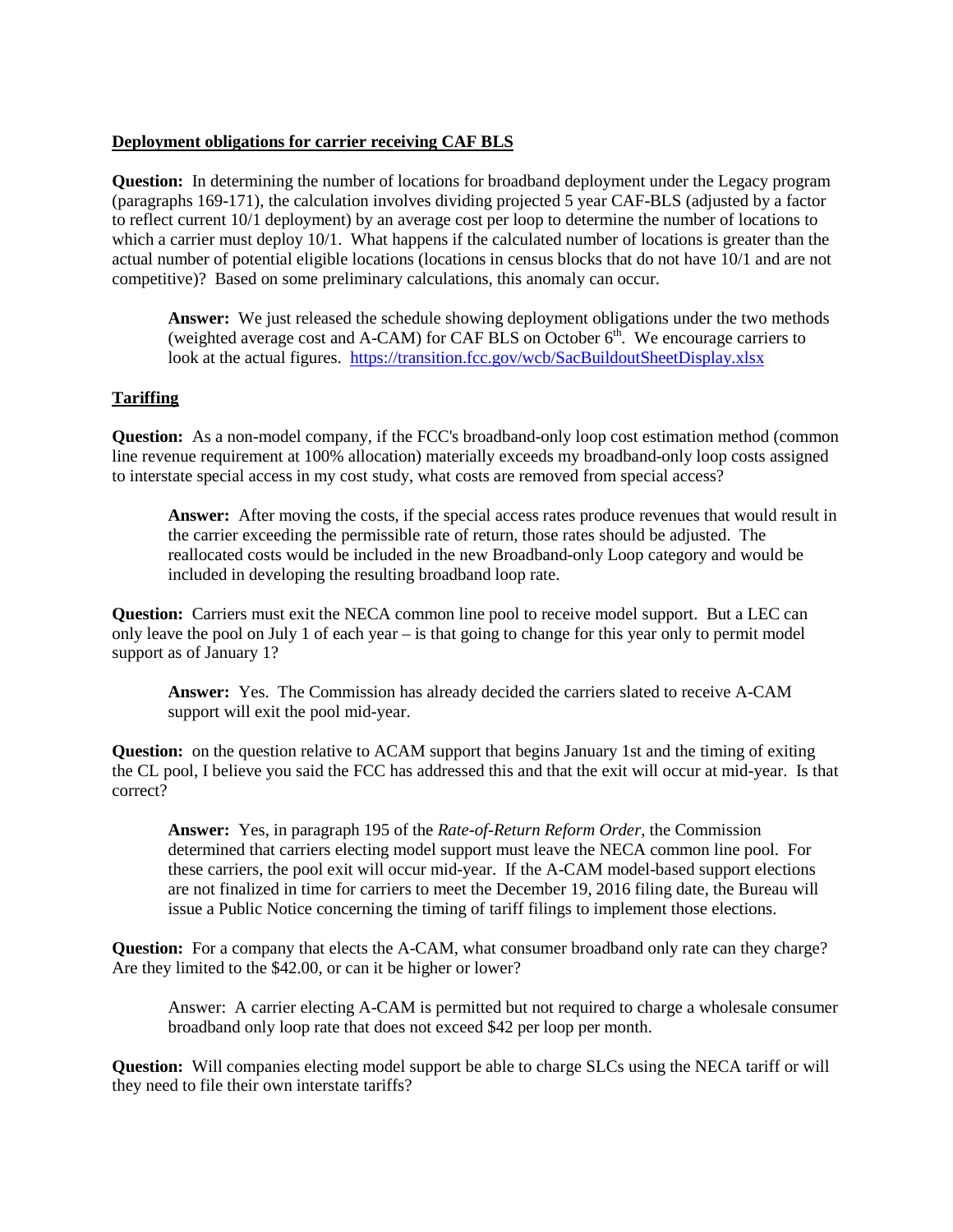**Answer:** Carriers will be free to charge SLCs using the NECA tariff, or file their own tariffs.

**Question:** In the context of RoR carriers electing ACAM model support, has the FCC established any rules or requirements for either interstate OR intrastate tariffs for special access and/or consumer broadband loops?

**Answer:** On October 6, the Bureau released a tariff procedures order addressing these implementation issues in more detail. [http://transition.fcc.gov/Daily\\_Releases/Daily\\_Business/2016/db1006/DA-16-1145A1.pdf](http://transition.fcc.gov/Daily_Releases/Daily_Business/2016/db1006/DA-16-1145A1.pdf)

## **Deployment Reporting**

**Question:** It would be great if you were to cover reporting timelines, reported information, etc.

**Answer:** The Wireline Competition Bureau is working on a Public Notice summarizing the reporting requirements, so we'll just hit the highlights here. Form 481 will still be due on July 1. There will still be a state certification on October 1. Location reporting will begin as soon as we have PRA approval, which we are currently seeking, and the location reporting portal is ready to accept filings, which USAC is currently developing. Going forward, carriers will be able to report newly deployed locations throughout the year, but they must be reported and certified no later than March 1 for the prior calendar year.

**Question:** Will the FCC be providing greater clarification and guidance on how a company is to define a "location" for buildout reporting purposes?

**Answer:** The Bureau is working on a Public Notice that will provide further guidance regarding location reporting.

**Question:** What is the specific definition of a new (served) location?

**Answer:** The Bureau will issue additional guidance in the future, but at a high level, we're using the definition of a housing unit as adopted by the U.S. Census. Big picture, a housing unit is a house, an apartment, a group of rooms, or a single room occupied or intended for occupancy as separate living quarters. The Census definition goes on in more detail to specify a variety of situations that are excluded from the definition.

**Question:** When is a location considered Served? (e.g., ability to turn up 10/1 or 25/3 service w/i 10 days?)

**Answer:** The carrier has to be holding itself out to the public as offering the service and be willing and able to provide service to a requesting customer within ten (10) business days.

Question: To report the geocode for locations that do not take our service, would it be acceptable to use the 911 addresses in the blocks that we can serve?

**Answer:** Carriers are required to submit geocodes under the rules. We expect the upcoming Bureau Public Notice to provide further guidance regarding methods for obtaining location data.

**Question:** If a company's Broadband build out meets the compliance requirements of the Order with the exception of not having built a solution for the middle mile, will this affect any eligible support the company is entitled to or has already received?